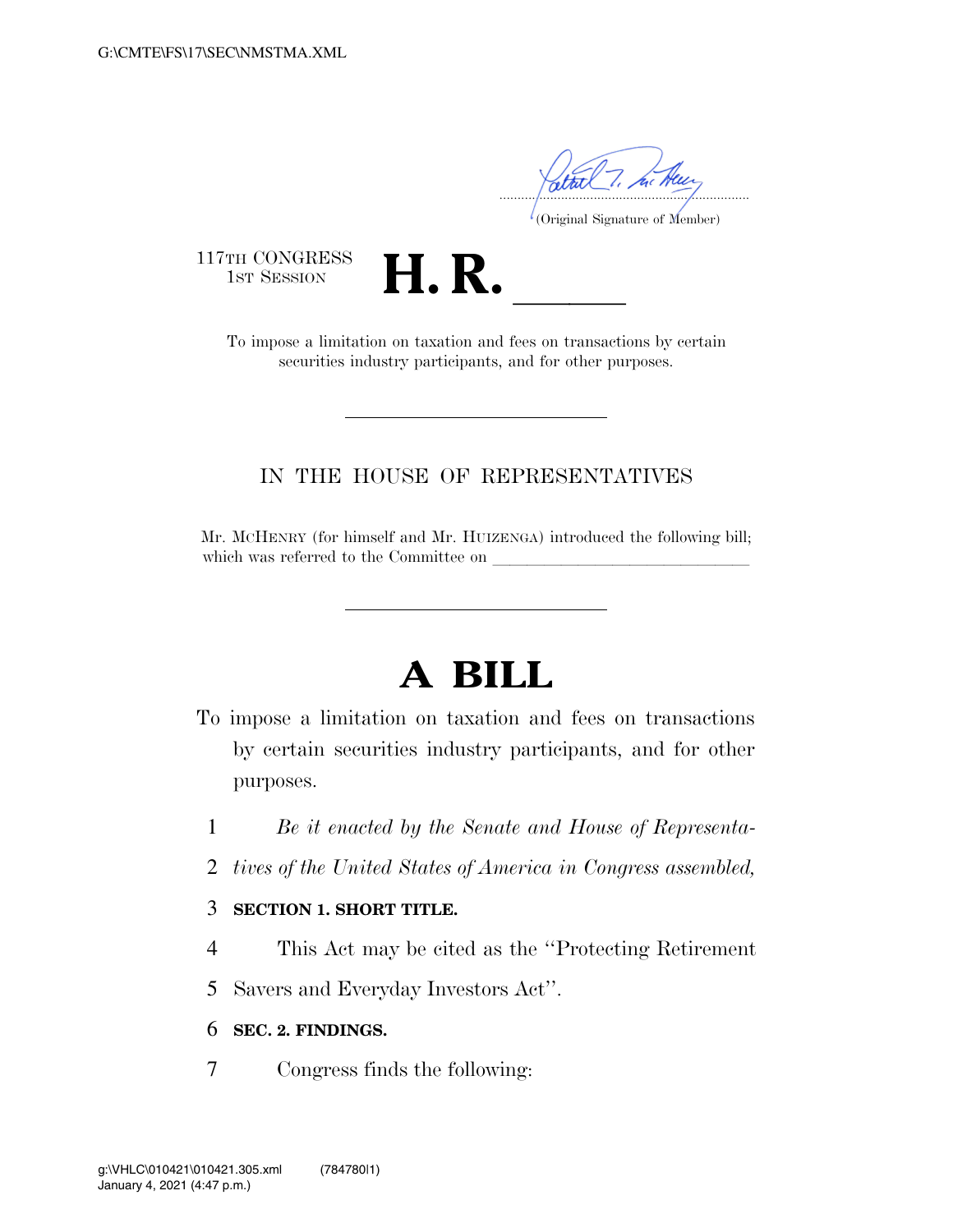$\mathfrak{D}$ 

 (1) The United States capital markets are so- phisticated, complex, diverse, and highly inter- connected interstate marketplaces that effect and process millions of trades daily for the benefit of in- dividual and institutional investors throughout the United States, including the retirement accounts of union members, pensioners, teachers, policemen, firemen, first responders, and other working Ameri- cans, as well as the endowments of colleges and uni-versities and charitable organizations.

 (2) The United States capital markets are the deepest, most liquid markets in the world in large measure because of the low transaction costs that in-vestors pay to trade securities.

 (3) Under the Federal securities laws, the Secu- rities and Exchange Commission serves as the pri- mary supervisor and regulator of the United States capital markets (with the assistance of other Federal regulators), while under State securities laws, State regulators serve a secondary function of helping to protect investors with respect to securities offered and sold within their States.

 (4) Also pursuant to the Federal securities laws, Congress directs the Securities and Exchange Commission to assess transaction fees upon the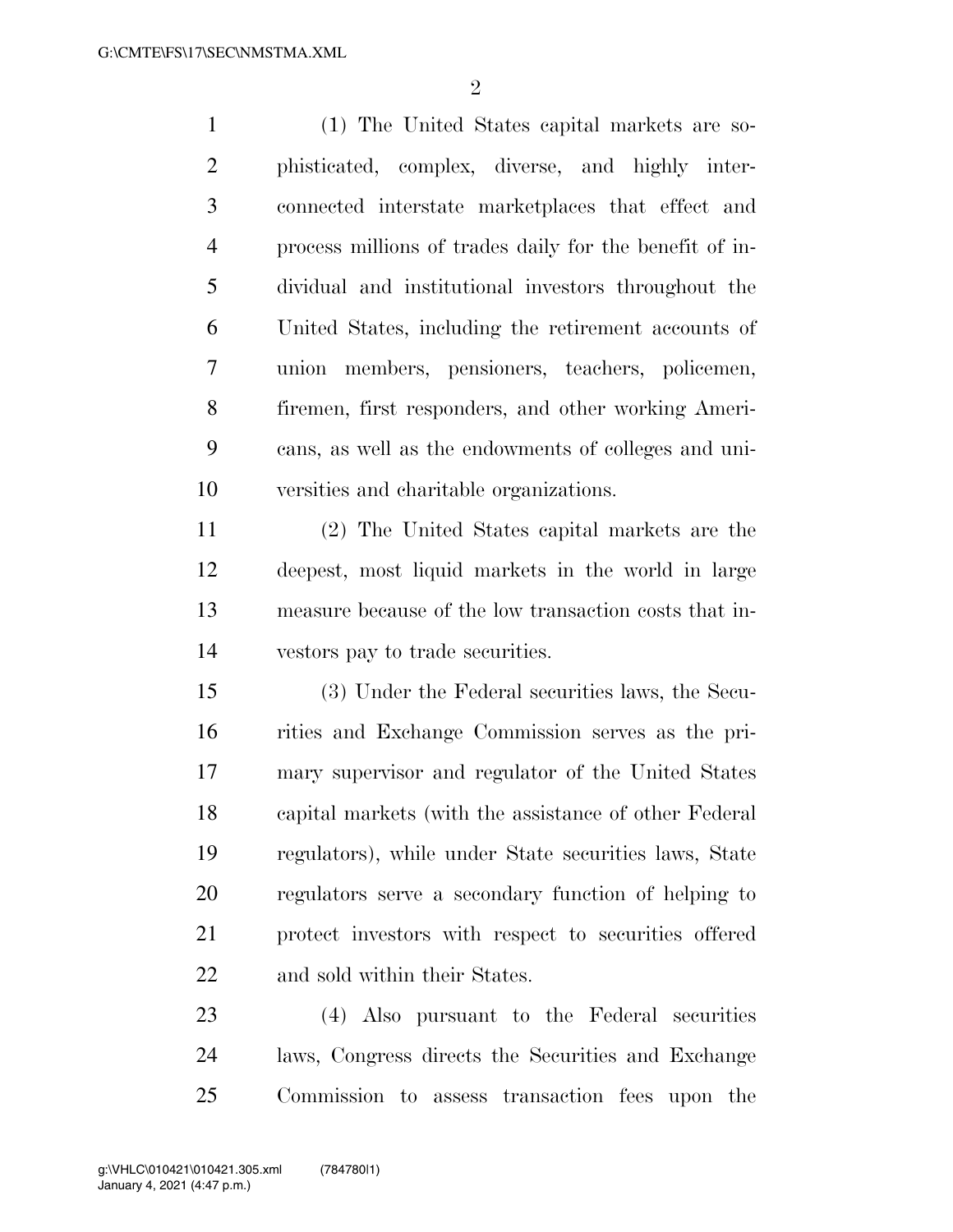United States capital markets that are designed to

| $\overline{2}$ | recover the Commission's costs of supervising and      |
|----------------|--------------------------------------------------------|
| 3              | regulating the United States capital markets.          |
| $\overline{4}$ | (5) Some States have proposed taxes and fees           |
| 5              | that are based on securities transactions and proc-    |
| 6              | essing activity related thereto from investors from    |
| 7              | other States and would raise costs for all United      |
| 8              | States investors, even investors outside of the States |
| 9              | levying the taxes and fees.                            |
| 10             | SEC. 3. LIMITATION ON TAXATION AND FEES ON TRANS-      |
| 11             | ACTIONS BY CERTAIN SECURITIES INDUSTRY                 |
| 12             | PARTICIPANTS.                                          |
| 13             | (a) IN GENERAL.—The Dodd-Frank Wall Street Re-         |
| 14             | form and Consumer Protection Act is amended by adding  |
| 15             | at the end the following new title:                    |
| 16             | <b>XVII—LIMITATION</b><br>"TITLE<br>ON                 |
| 17             | TAXATION AND<br><b>FEES</b><br>ON                      |
| 18             | <b>TRANSACTIONS BY CERTAIN</b>                         |
| 19             | <b>SECURITIES INDUSTRY PAR-</b>                        |
| 20             | <b>TICIPANTS</b>                                       |
| 21             | "SEC. 1701. LIMITATION.                                |
| 22             | "(a) IN GENERAL.—No State or political subdivision     |

 thereof may impose a direct or indirect tax upon a securi-ties industry participant where that tax is based upon—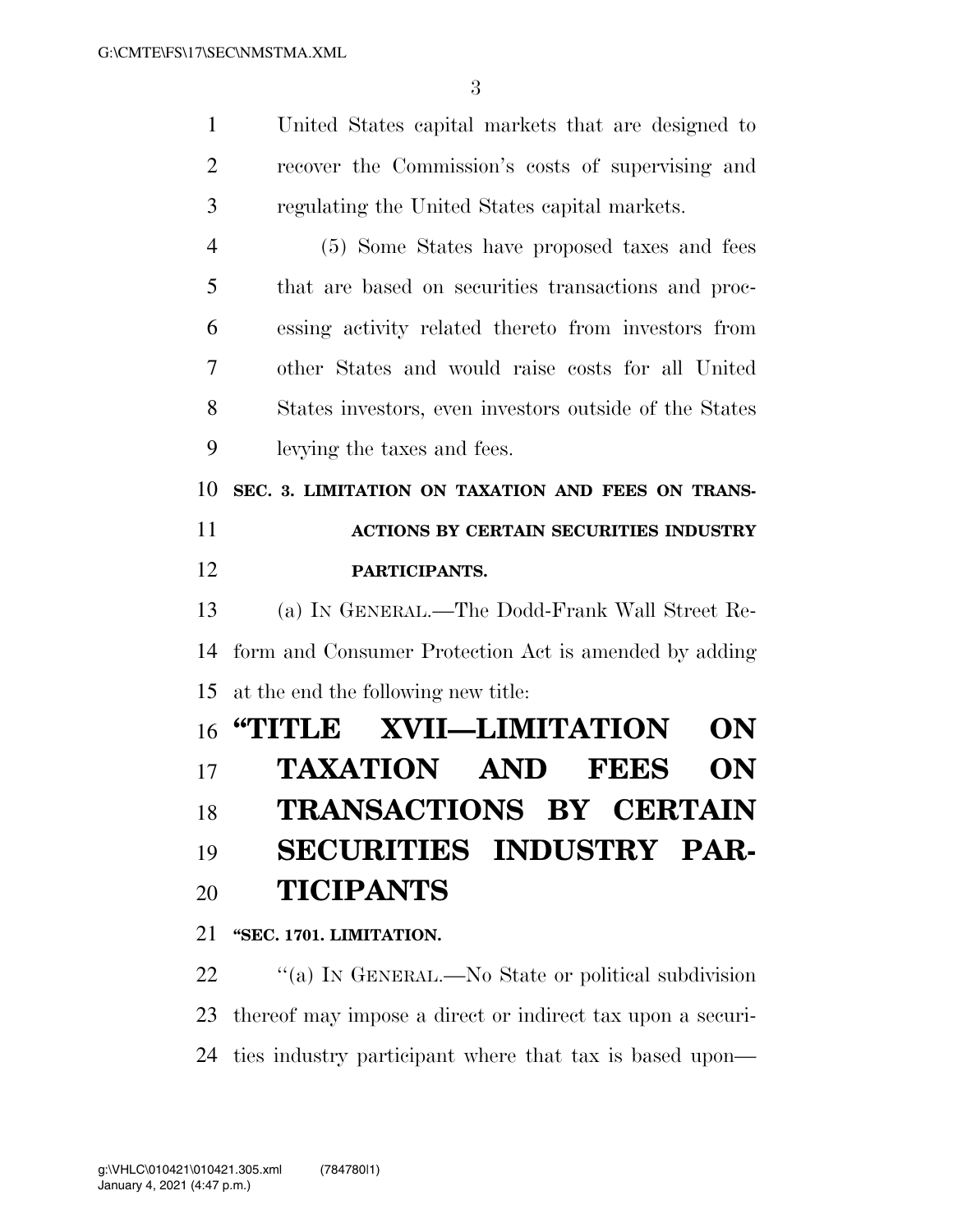$\frac{1}{1}$  the number or volume of securities trans- actions that the securities industry participant con- summates or processes, in whole or in part, within that State or political subdivision or by utilizing per- sonnel, resources, systems, facilities, vendors, tech- nology, or infrastructure that are located in or that traverse that State or political subdivision; or

9 "(b) PRESERVATION OF STATE AND LOCAL TAXING AUTHORITY.—Except as provided in this section, nothing in this title shall be construed to modify, impair, or super- sede, or authorize the modification, impairment, or super- seding of, any State or local law pertaining to taxation that is otherwise permissible by or under the Constitution of the United States or other Federal law and in effect on the date of enactment of this Act.

 $\mathcal{S}$  ''(2) the value of such securities transactions.

 $17 \t$  "(e) EXCEPTION.—

18 "(1) IN GENERAL.—Individual States may im- pose taxes and collections of those taxes on covered persons for transactions, which may have occurred within the national market system, to buy or sell se-curities of their own accord.

23 "(2) COVERED PERSON DEFINED.—For pur- poses of paragraph (1) and with respect to a State, 25 the term 'covered person' means—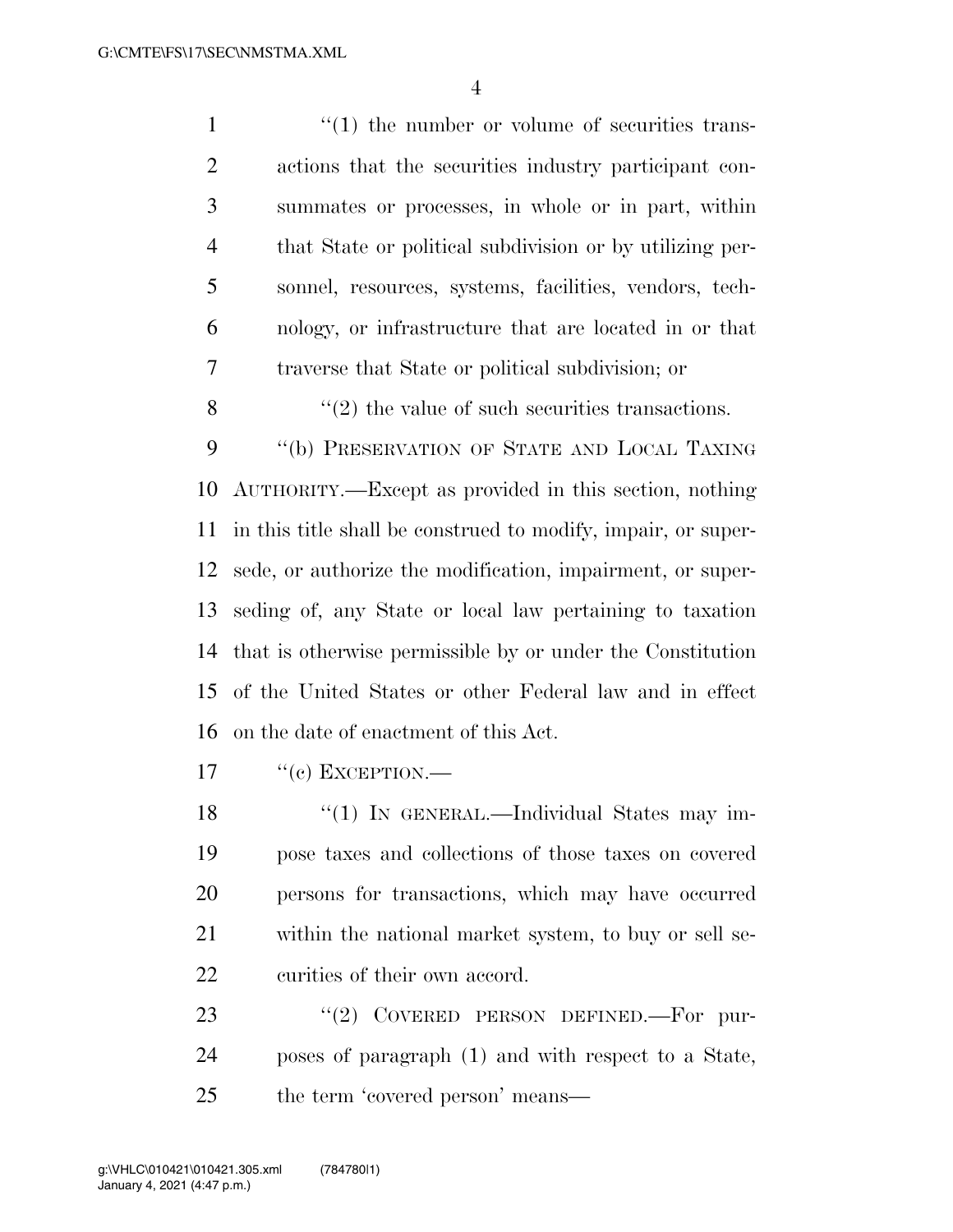| $\mathbf{1}$   | $\lq\lq$ an individual with primary residence            |
|----------------|----------------------------------------------------------|
| $\overline{2}$ | and domicile in that State; and                          |
| 3              | $\lq\lq(B)$ businesses, corporations, and other          |
| $\overline{4}$ | entities that—                                           |
| 5              | "(i) are not part of the national mar-                   |
| 6              | ket system; and                                          |
| 7              | "(ii) are domiciled in and subject to                    |
| 8              | that State's legal requirements.                         |
| 9              | "(d) DEFINITIONS.—For purposes of this section:          |
| 10             | "(1) ALTERNATIVE TRADING SYSTEM.-The                     |
| 11             | term 'alternative trading system' shall have the         |
| 12             | meaning set forth in section $242.300$ of title 17,      |
| 13             | Code of Federal Regulations.                             |
| 14             | "(2) COMMODITY.—The term 'commodity' shall               |
| 15             | have the meaning set forth in section 1a of the Com-     |
| 16             | modity Exchange Act $(7 \text{ U.S.C. } 1a(9))$ .        |
| 17             | "(3) NATIONAL SECURITIES EXCHANGE.-The                   |
| 18             | term 'national securities exchange' shall have the       |
| 19             | meaning given such term under section 6 of the Se-       |
| 20             | curities Exchange Act of $1934$ (15 U.S.C. 78f(a)).      |
| 21             | "(4) PROCESS.—The term 'process' shall in-               |
| 22             | clude all activities involved directly or indirectly in  |
| 23             | effectuating a securities transaction, including enter-  |
| 24             | ing, transmitting, routing, matching, and executing      |
| 25             | orders in securities, as well as clearing, settling, re- |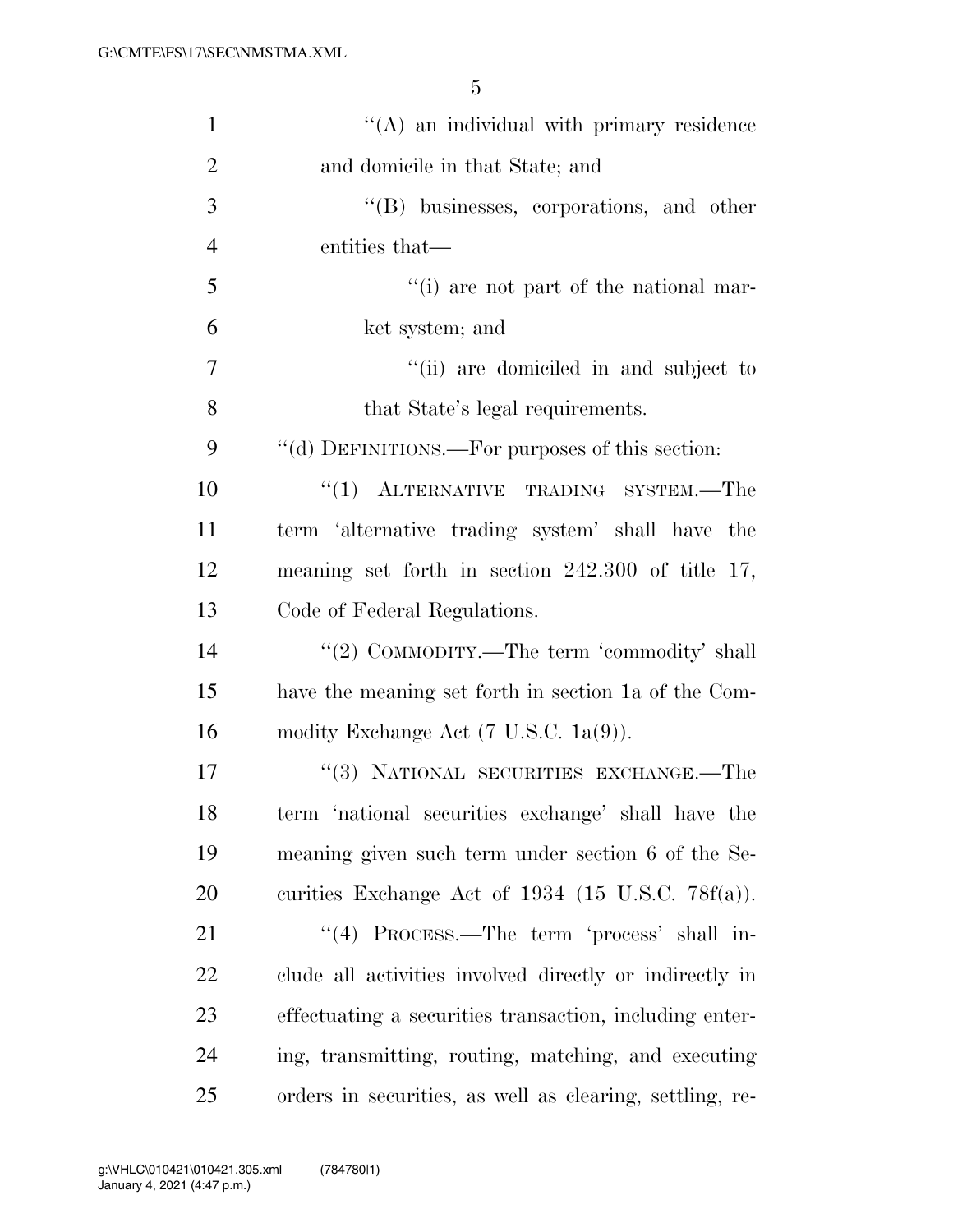porting, and consolidation and dissemination of data and any other incidental activity relating to securi- ties transactions, including to the maintenance and operation of backup and disaster recovery facilities and systems.

 ''(5) SECURITIES INDUSTRY PARTICIPANT.— The term 'securities industry participant' means a federally regulated self-regulatory organization, na- tional securities exchange, alternative trading sys- tem, securities information processor, commodities exchange, clearing agency, trade reporting facility, broker, dealer, or securities trading system or plat-form owned or operated by a broker or dealer.

14 ''(6) SECURITIES TRANSACTION.—The term 'se- curities transaction' means the purchase or sale of a security.

17 <sup>"</sup>(7) OTHER SECURITIES DEFINITIONS.—The terms 'broker', 'clearing agency', 'dealer', 'exchange', 'securities information processor', 'security', and 'self-regulatory organization' shall have the mean- ings given those terms, respectively, under section 3(a) of the Securities Exchange Act of 1934 (15 U.S.C. 78c(a)).''.

 (b) CLERICAL AMENDMENT.—The table of contents under section 1(b) of the Dodd-Frank Wall Street Reform